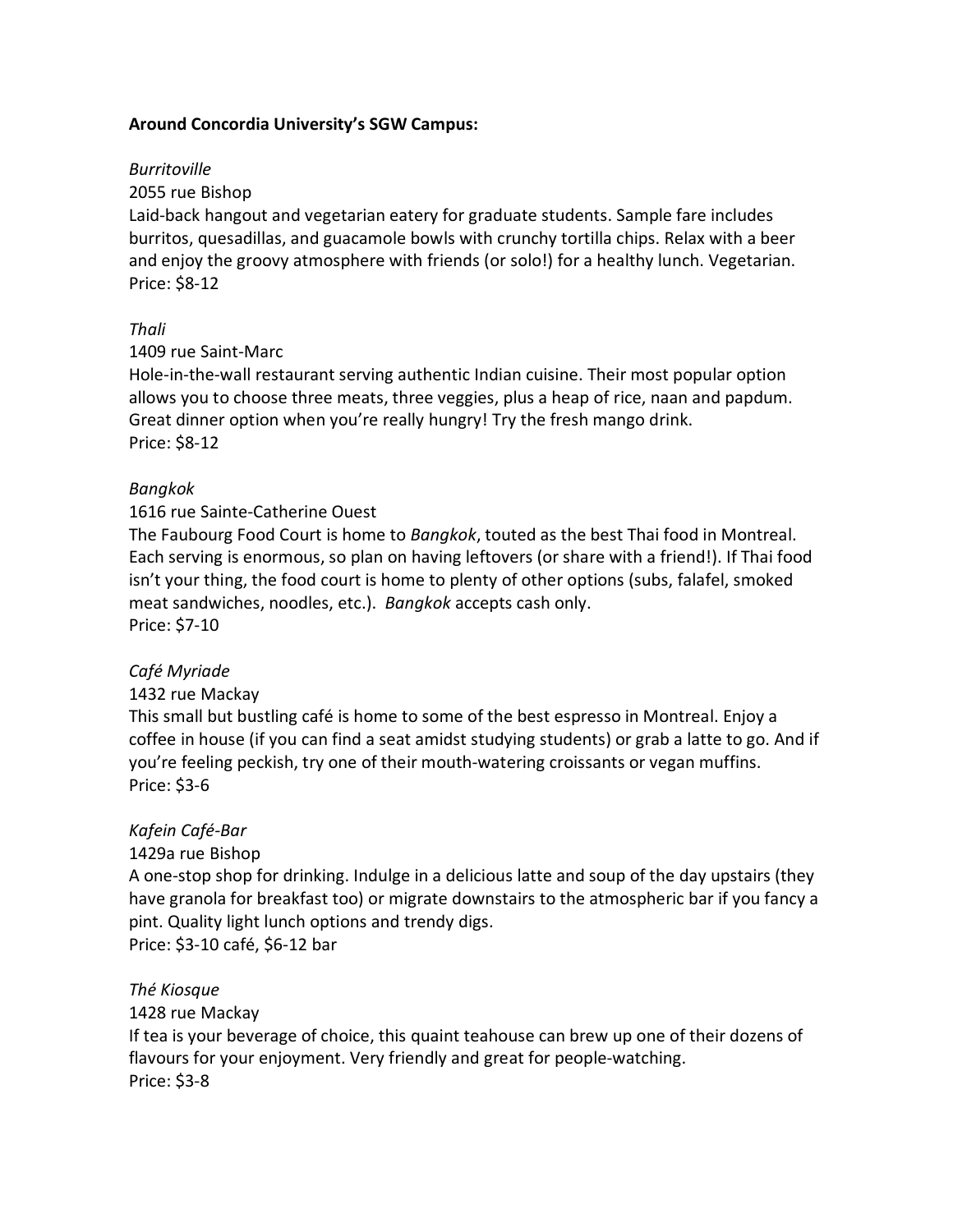#### **McKibbins**

#### 1426 rue Bishop

This traditional Irish pub can serve you refreshing pints and some of the best fries in town. If you're really hungry, try the fish and chips or buffalo burger. Price: \$5-20

## Grumpy's

1242 rue Bishop

Tucked away in a stone basement, this laid back watering hole is a great place to have a pint or to enjoy a whiskey. Live music (bluegrass, indie, folk) almost every night. Price: \$5-10

#### The Village:

## Cabaret Mado

1115 rue Sainte-Catherine Est

Ready for a show? This cabaret features nightly drag performances by The Village's finest. Check out the website for scheduled performances and make sure you stay long enough to enjoy the after-party, when the cabaret transforms into a dance club. Everyone welcome! Price: \$5-10 cover

## The Main:

Café Névé 151 rue Rachel Est One of the most popular cafés in Montreal, so don't let the lack of seating dissuade you from trying one of their homemade cookies, savory biscuits, or a cup of freshly brewed coffee. Price: \$5-10

Schwartz's 3895 Saint-Laurent Blvd Also known as the Montreal Hebrew Delicatessen, and home of the best smoked-meat sandwich in Montreal. Expect line-ups and tourists. Kosher-style food. Price: \$6-15

# The Plateau:

# Restaurant L'Anecdote

801 rue Rachel Est A quintessential diner located only a few blocks from the skating rink at Parc Lafontaine, it has everything you could want on a snowy day (even poutine!). The portions are large, so come hungry. Price: \$10-15